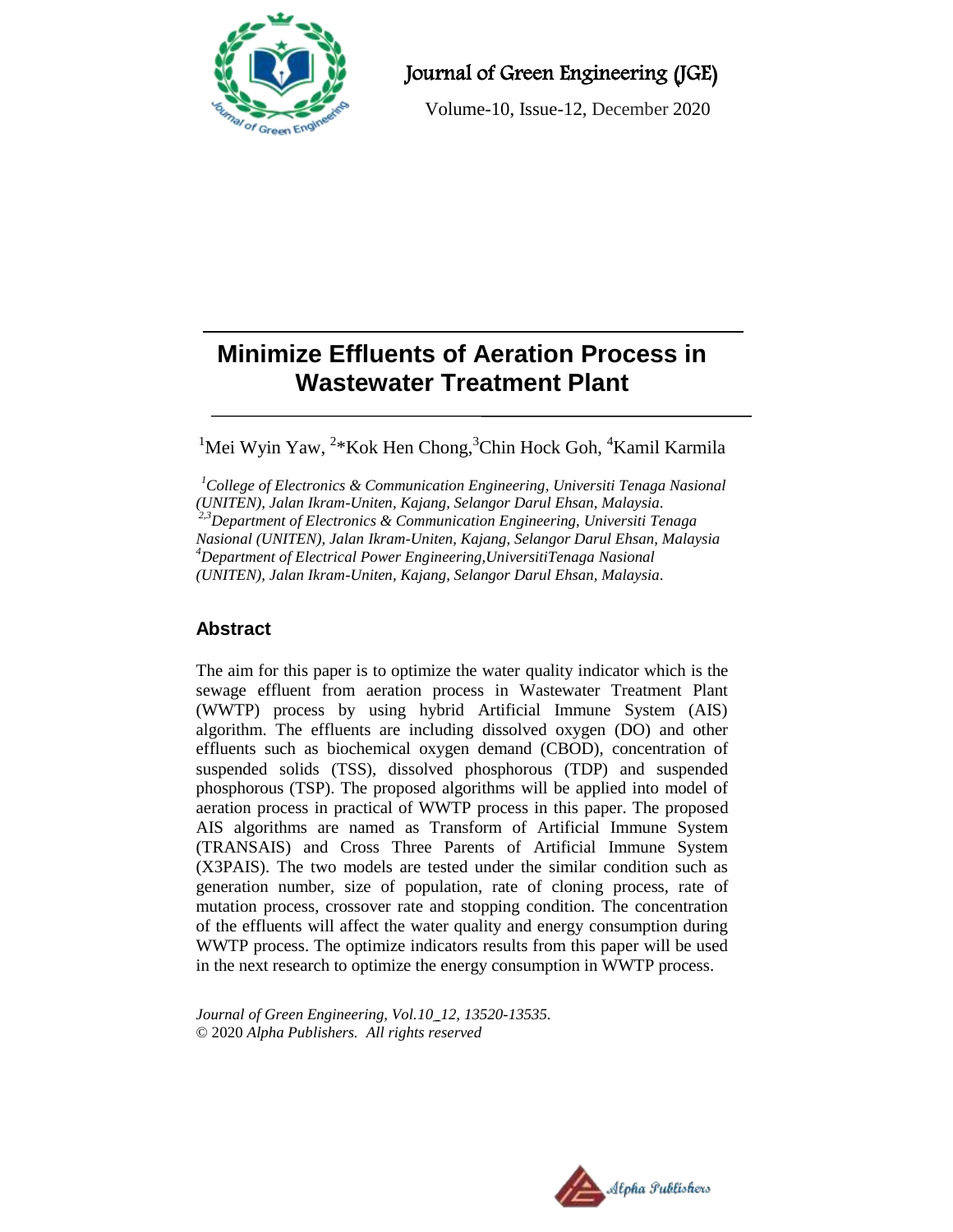**Keywords**: Aeration Process, Artificial Immune System, Genetic Algorithm, Optimization, Wastewater Treatment Plant Process

# **1 Introduction**

Aeration is important process of treating wastewater which including sewage effluent. Aeration process is adding air into wastewater to assign biodegradation workout of the pollutant components. It is a fundamental part of most biological in WWTP systems which unlike as chemical treatment. Chemical treatment uses chemicals to react and stabilize contaminants in the wastewater stream while biological treatment uses microorganisms that occur naturally in wastewater to degrade wastewater contaminants. Aeration process is part of the stage in WWTP which known as the secondary treatment process in city or industrial wastewater treatment. To ensure efficiently and safety of nutrient removal, aeration in wastewater treatment tanks always monitoring carefully. In the aeration process, DO is a critical parameter compare to CBOD, TSS TDP or TSP because oxygen levels in the tank will influencing the health of the microorganisms or biomass decomposition of the nutrients.

#### *1.1 Aeration Process in WWTP*

There are different methods or process of wastewater treatment which used to clean wastewater from contaminants. In order to orient the water quality, WWTP optimal control system tends to slightly overpass the potential of energy saving consumption in the industries. Energy intensive equipment in WWTP process is included pumps and blowers to treat and process wastewater. From fig. 1, it shows that is a generic flow diagram of the WWTP process [11].

The aim of analysis presented in this paper is to enhance the aeration process. From fig. 1, it shows that centrifugal blowers provide the pure oxygen to each aeration tank through the bottom of the tank. In this paper, the two scenarios investigation models [1] were used to optimize the effluents such as dissolved oxygen (DO), biochemical oxygen demand (CBOD), concentration of suspended solids (TSS), dissolved phosphorous (TDP) and suspended phosphorous (TSP). The DO is used for indicate the energy consumption while effluent of CBOD, TSS, TDP and TSP are used to indicate water quality. All five metrics are optimized by developed a multiobjective model[5][9]. Next section will be explained on the AI algorithm which applies in this research to optimize the effluents.

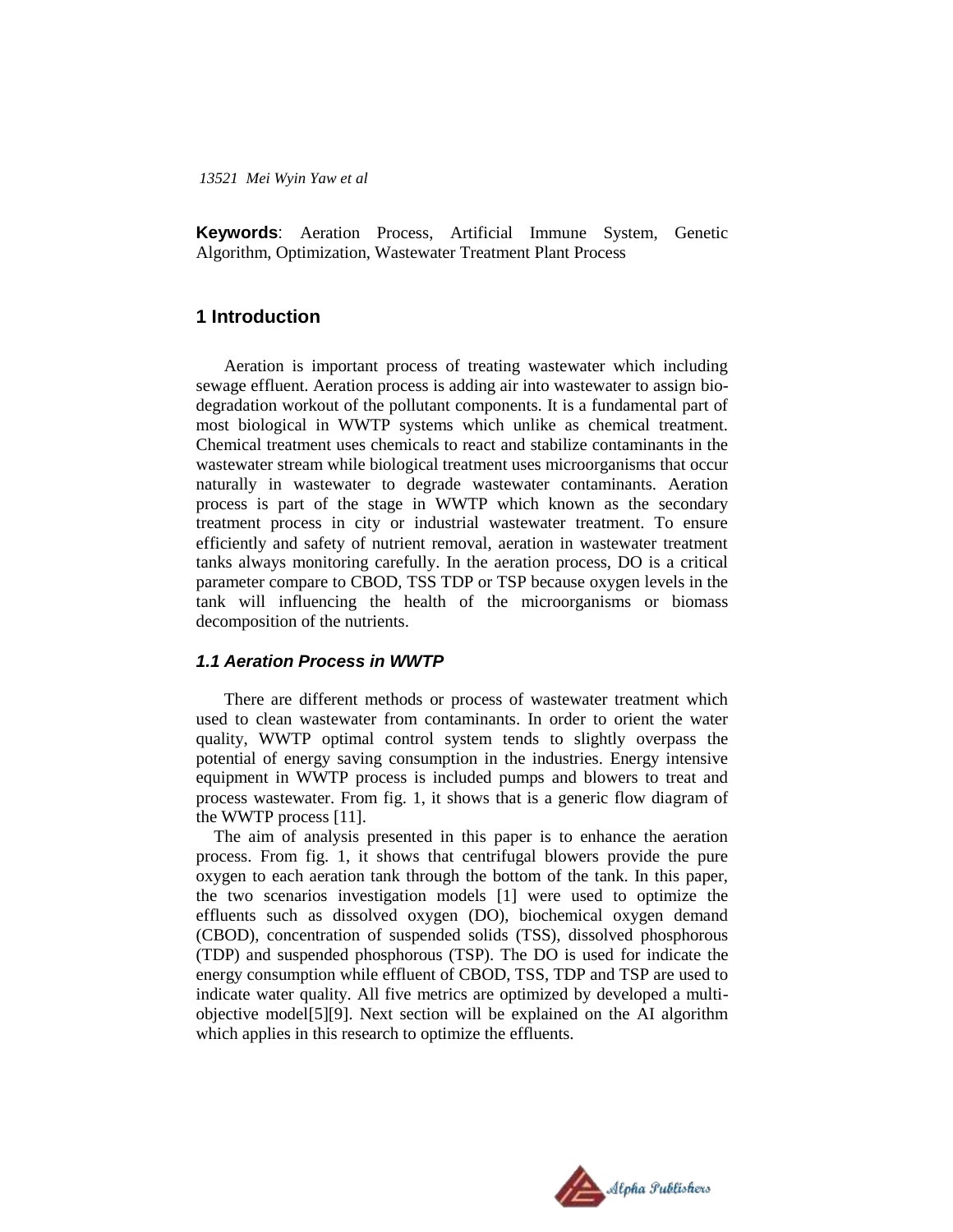

**Figure 1** Wastewater treatment process flow diagram

 There are two optimization AI was selected in this research which is Artificial Immune System algorithm (AIS) and Genetic Algorithm (GA). AIS algorithm good at improve global searching but it easy to have degeneration appear in optimization process which cause to the convergence quality lower. GA has good ability in optimize complex problems but it has poor search ability. Therefore, in this paper the optimization ability was enhanced by hybrid of between crossover operator of GA and AIS algorithm.

The hybrid optimization methods developed in this paper are known as Transform of Artificial Immune System (TRANSAIS) and Cross Three Parents of Artificial Immune System (X3PAIS). The next section of paper will describe on AIS, GA, TRANS-AIS and X3PAIS. The proposed optimization algorithm will be applied into two DO models which used [1].

# *1.2 Artificial Immune System – Clonal Selection*

AIS are inspired by nature biological immune system. It used to solve engineering problem with immunology theory, immune principles, models or function [2,3]. The operation of optimization in this paper is using optimization technique in AIS which is known as clonal selection algorithm (CSA). The CSA is using the fundamental of clonal expansion and affinity maturation in AIS [2,3].

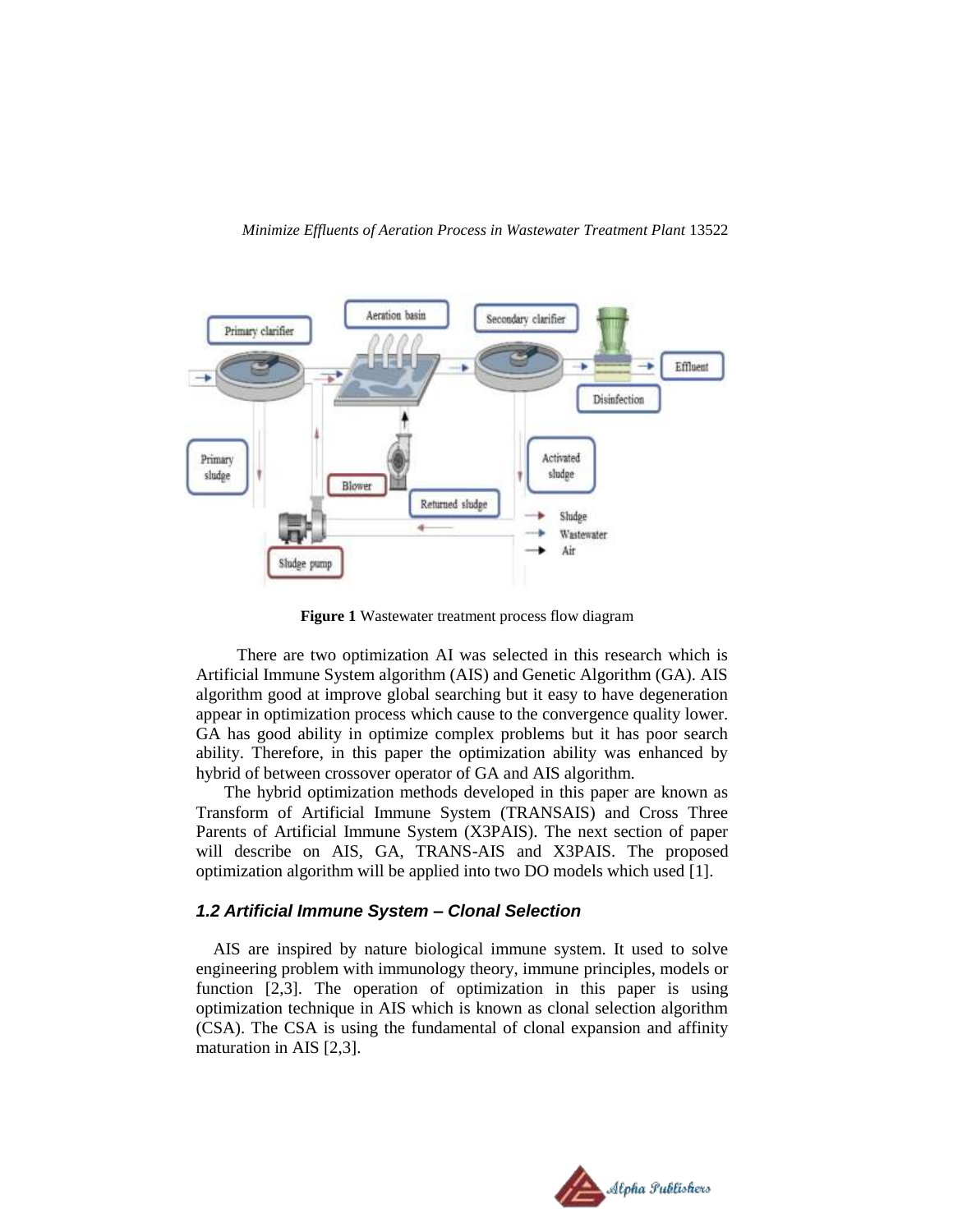In the CSA process, antibodies which can best recognize the antigen detected will proliferate by cloning process. Each antigen will have the specific immune response. The antigen will be replicating with reproduce immune cells in tandem. These processes will success when immune cells can recognize and fight against the specific antigen. The newly cloned cells will be characterized as plasma cells and memory cells. The plasma cells are responsible to produce antibody under mutation process to boost up the genetic variation while the memory cells in charge for invasion of antigen in the future for immunologic response.

Hereafter, the best cells which have the best affinity to the specific antigen will be select in the next mechanism population. Hyper mutation will go into inactive mode for the high affinity cells while the low affinity receptors will disappear through apoptosis process if mutation process continue going on [10][4].Fig. 2 explained the theory of CSA process.



 **Figure 2** The Clonal selection theory

De Castro and Timmis [2][3]created

 SA in year 2002. Standard CSA process has simplified into seven steps where listed below: -

Step 1: Random populations generate process

Step 2: Fitness calculation process

Step 3: Cloning process

Step 4: Mutate process

Step 5: Evaluation process

Step 6: The best population selected for next generation

Step 7: Before stopping condition is met, step 3-6 is repeated.

The standard CSA process is represented in pseudo code format as shown in

Fig. 3, while the summarized flow chart of CSA is shown in Fig. 4.

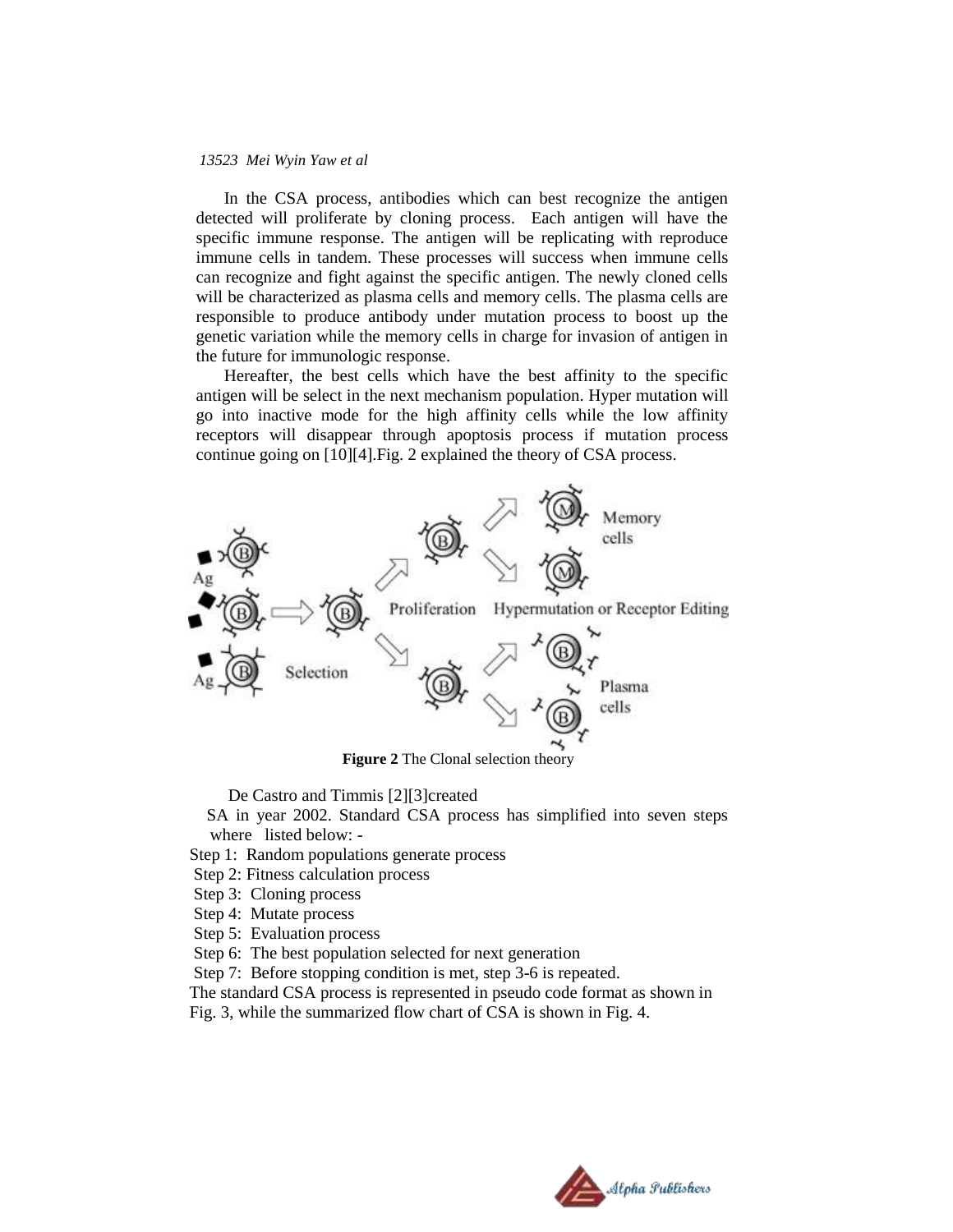*Minimize Effluents of Aeration Process in Wastewater Treatment Plant* 13524

| begin AIS                                                   |
|-------------------------------------------------------------|
| $c:=0 \{ counter\}$                                         |
| Initialize population                                       |
| Do:                                                         |
| Compute affinity                                            |
| Generate clones                                             |
| Mutate clones                                               |
| Replace lowest affinity Ab with a new randomly generated Ab |
| $c = c + 1$                                                 |
| end                                                         |
| end AIS                                                     |

**Figure 3** Pseudo-code of the standard CSA



 **Figure 4** Flow chart of standard CSA

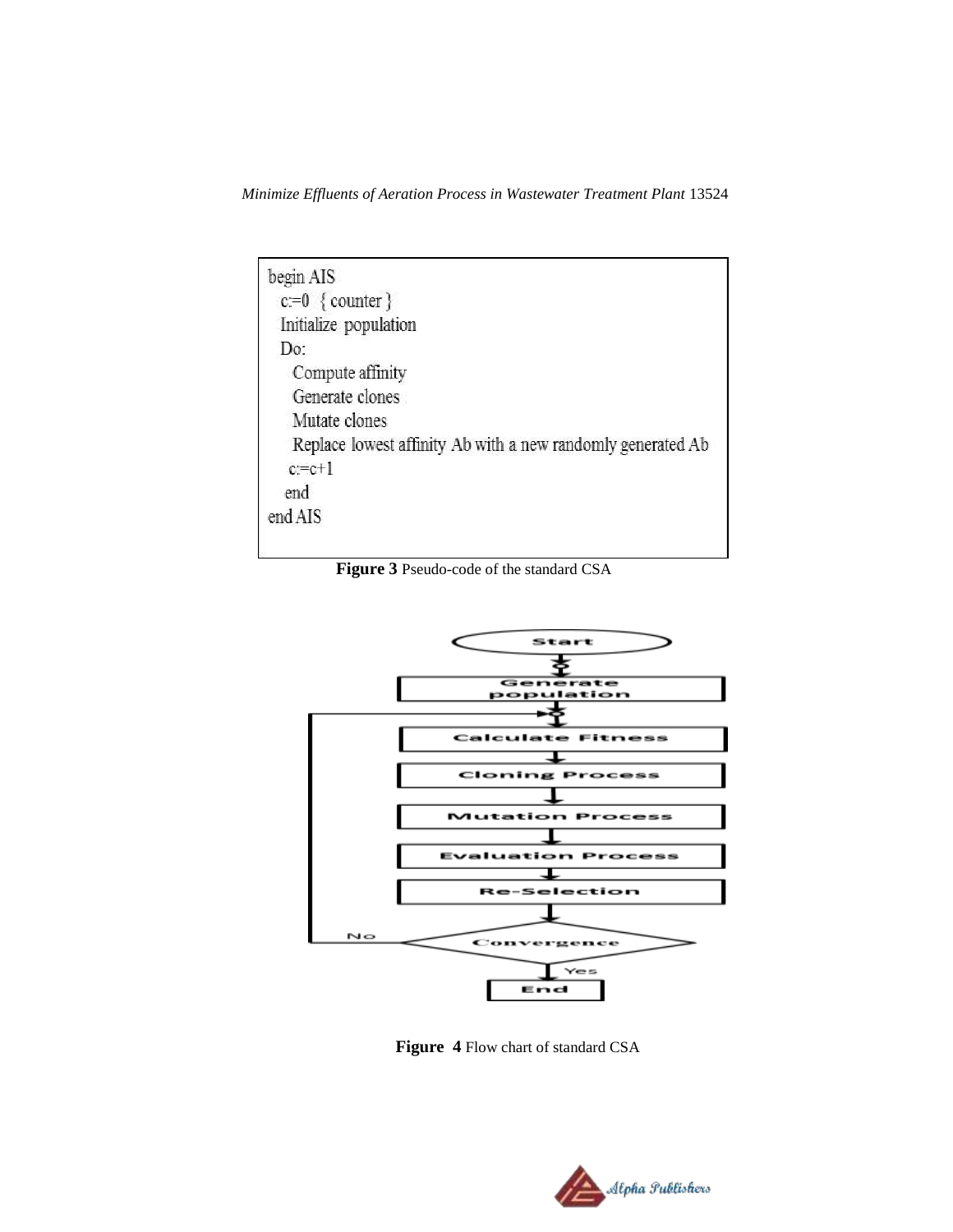## *1.3 Genetic Algorithm*

GA firstly found by John Holland in 1960's[4][6][7][8] and certifies that it is strong in optimization problem approach which used to optimize different type of problems. One of the GA operators which is crossover process which inspired as an idea of conjugation of cell bacterial in the immune system. This operator will be used to hybrid with the AIS algorithm to enhance the optimization results. Crossover process will generate new antibody by providing a set of selected members of antibody parents. The selected genetic cells will crossover between two or more genes of parents. In this paper, the technique of single point and cross three parents' will be used to improve the proposed algorithm results.

### *1.3.1 Single Point Crossover*

The idea of single point crossover is shown in fig. 5. Minimum of two parents of antibody parents, antibody A and antibody B needed for this single point crossover process. The first step of single point crossover process is a crossover point is selects randomly, which is represents by the dashed line shown in fig. 5. At the end of crossover process is completed, from beginning of the genes to the crossover point from one antibody will conjugate with the rest after this point to the end of genes from the second antibody. As shown in fig. 4, the genes of both antibodies were exchange to born out two new antibodies A and antibody B where they have different genes compare to parents. These two new antibodies are hoped to take over the good genes of the parents' antibody after the crossover process.



 **Figure 5** Summarized of single-point crossover process

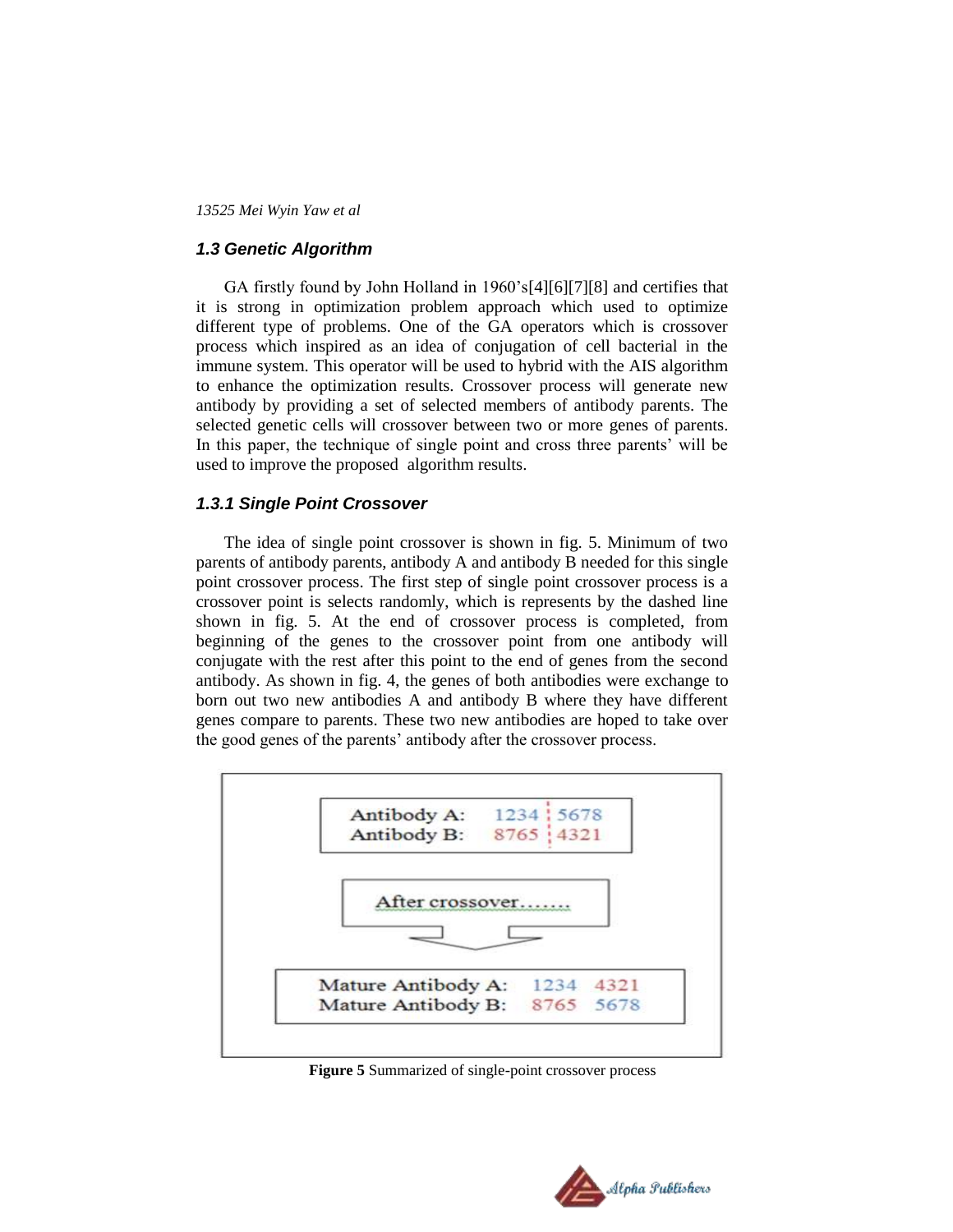*Minimize Effluents of Aeration Process in Wastewater Treatment Plant* 13526

### *1.3.2 Three Parents Crossover*

In the three parent's crossover process, three antibodies are been chosen as parents. The idea of it is hoped to maintain the better cell from each antibody parents and conjugate them to create a new mature antibody. During the crossover process, each bit of the first two parents will be compare. During the comparison, the bits will be used for generation if bits are same or else the bits of the third parent will be used. The proposed comparison of each bit of the three parents in this paper by using AND and OR logic gate as summarized and shown in fig. 6. The truth table of the process is express in table 1 below.



 **Figure 6** Summarized of cross three parents

**Table 1** Truth table for proposed cross three parents

| A        | B        | C | Y        |
|----------|----------|---|----------|
| $\bf{0}$ | $\bf{0}$ | 0 | 0        |
| 0        | 0        | 1 | $\bf{0}$ |
| 0        | 1        | 0 | 0        |
| 0        | 1        | 1 | 1        |
| 1        | 0        | 0 | 0        |
| 1        | 0        | 1 | 1        |
| 1        | 1        | 0 | 1        |
|          | 1        |   |          |

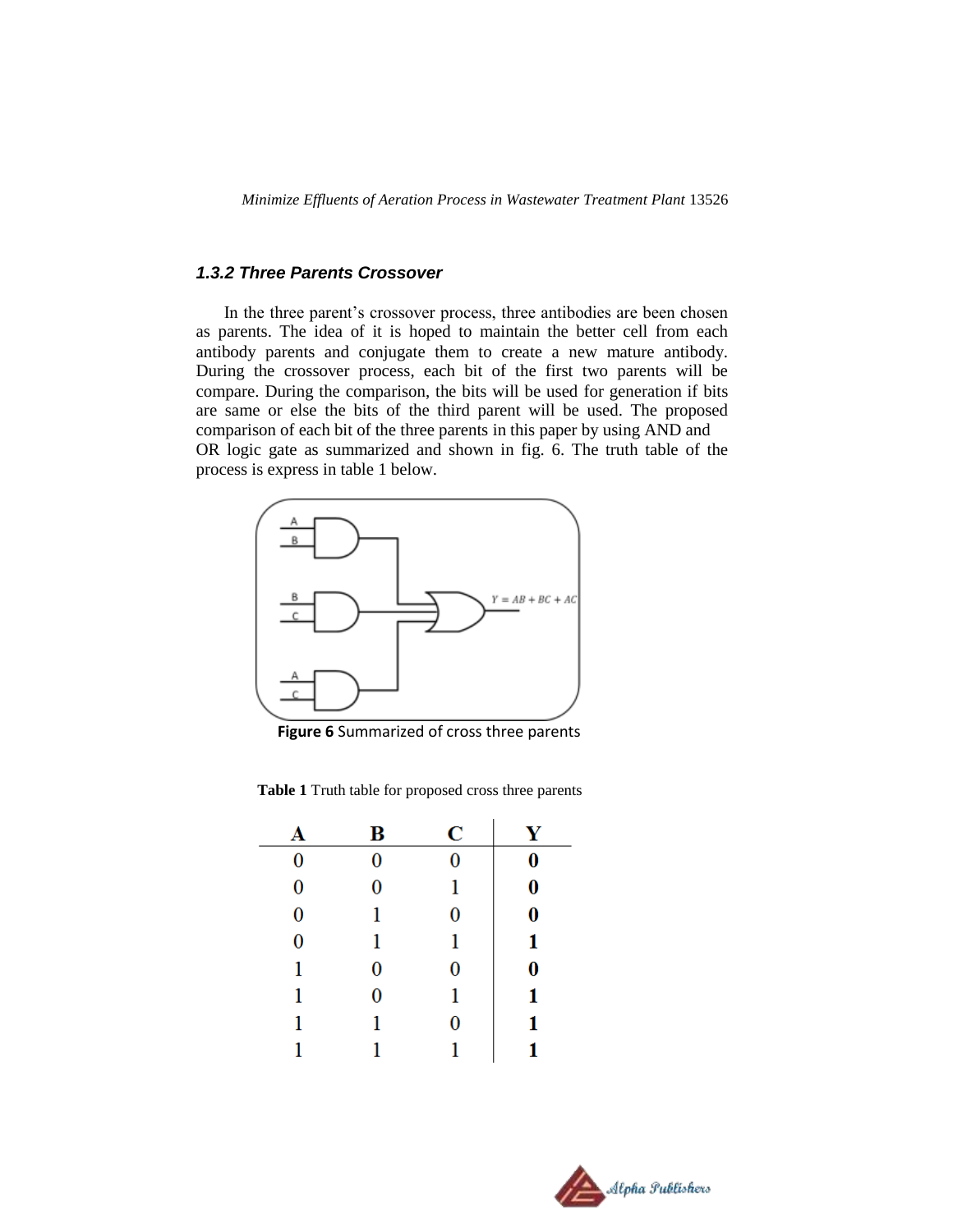## *1.3.3 Hybrid of AI Algorithm – AIS and GA*

The optimum results can be enhanced by using hybrid AI algorithm, the concept of fusion of two antibodies was used which explain in previous section. This understanding was inspirited from newly enhanced germ cells which bring new and stronger sickness happened around us. The revolution of the new bacteria is the genetic modification of genes develops by directly contact or unfamiliar and strange genes material from surroundings. Revolution or conjugation process can also exist in naturally with same species of bacteria or affected by other species or artificial bacteria.

### *1.3.3.1 Transform of Artificial Immune System (TRANSAIS)*

TRANSAIS algorithm is includes of AIS algorithm and single point crossover operator. Each algorithm was explained in previous section. The transformation of new antibody process will be started after two superior antibodies were choosing after AIS algorithm process. The transformation of new antibody process is conjugation of that two chosen antibody cells. These chosen genetic cells are transfer between two antibodies that are in direct contact under a random crossover point. The revolution of antibody in this paper is used the concept of crossover operator to obtain the better optimum results. Therefore, to establish the two chosen superior parents' genes obtain have the best antibody with AIS algorithm, the better principle of genes will be going for cloning process while others will be going for mutation process. The simplified flow chart of TRANSAIS algorithm was described in Fig. 7.

#### *1.3.3.2 Cross Three Parents of Artificial Immune System (X3PAIS)*

The next transformation antibody process is by revolution of three antibody genes was proposed. The revolution of three antibodies idea apply in this paper is the three parents crossover operator which explained in previous section will be tested to obtain a better results and improving optimization of AIS algorithm. The better criteria of the genetics of the antibody will be cloning to produce the part of new genetic in AIS algorithm to ensure the three selected antibody parents have superior genetics to go for conjugation process.

The genes of the three antibodies was exchanged and highly hoped to produce a new antibodies Y which is more mature after the three parent's crossover process completed. The new antibody was come by through three parents' crossover process which is hoped to take over the superior genes. The simplified flow chart of X3PAIS algorithm was described in Fig. 8.



 $\setminus$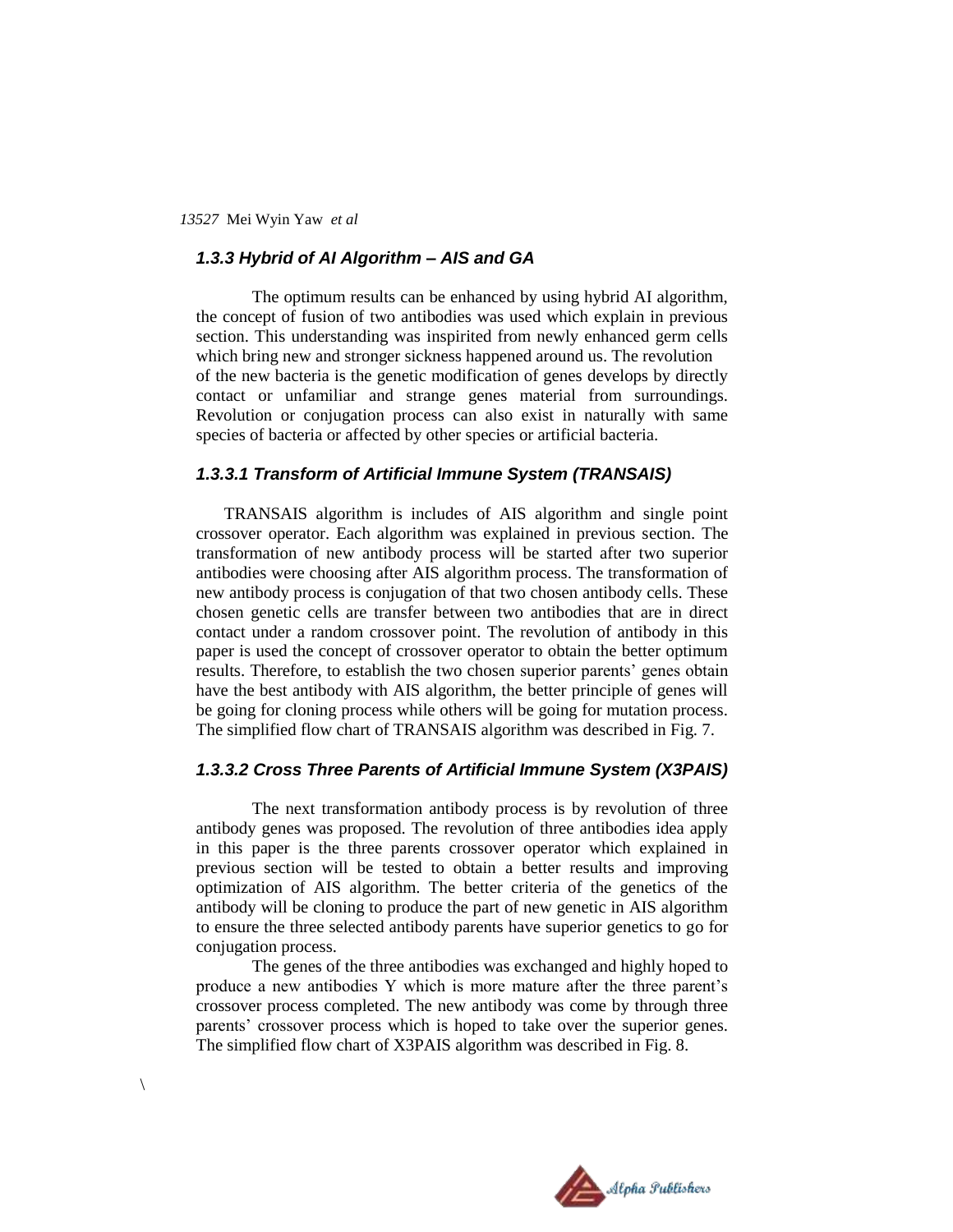

F**igure 7** Simplified flow chart of TRANSAIS algorithm

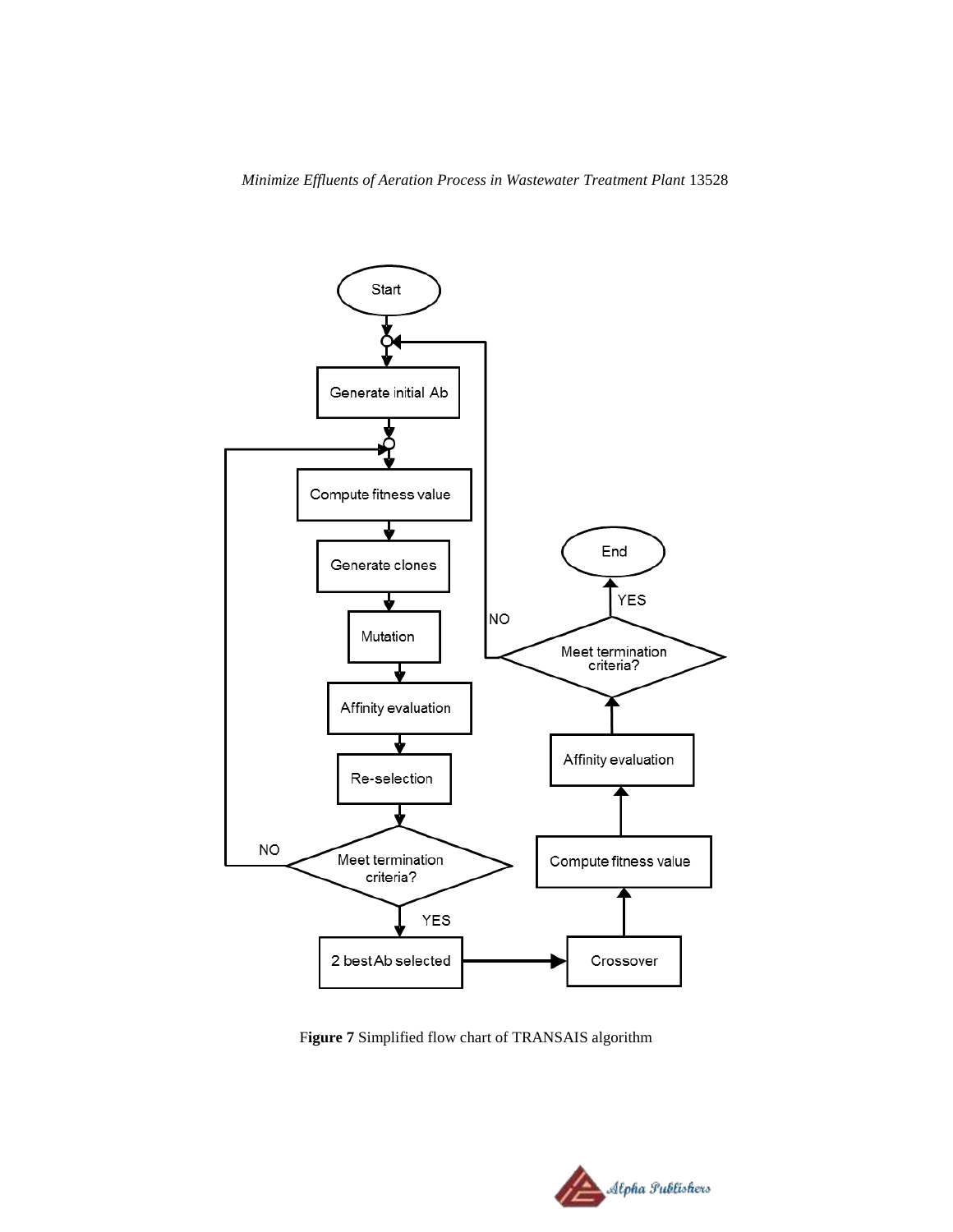

**Figure 8** Simplified flow chart of X3PAIS algorithm

# **2 Simulation**

The optimization model developed with the DO models and individual effluents formulated from multi-adaptive regression spline (MARS) algorithms [1]are shown in below. During the plant is process, process data is collected and the constraint limits for the two models are formulated from there.

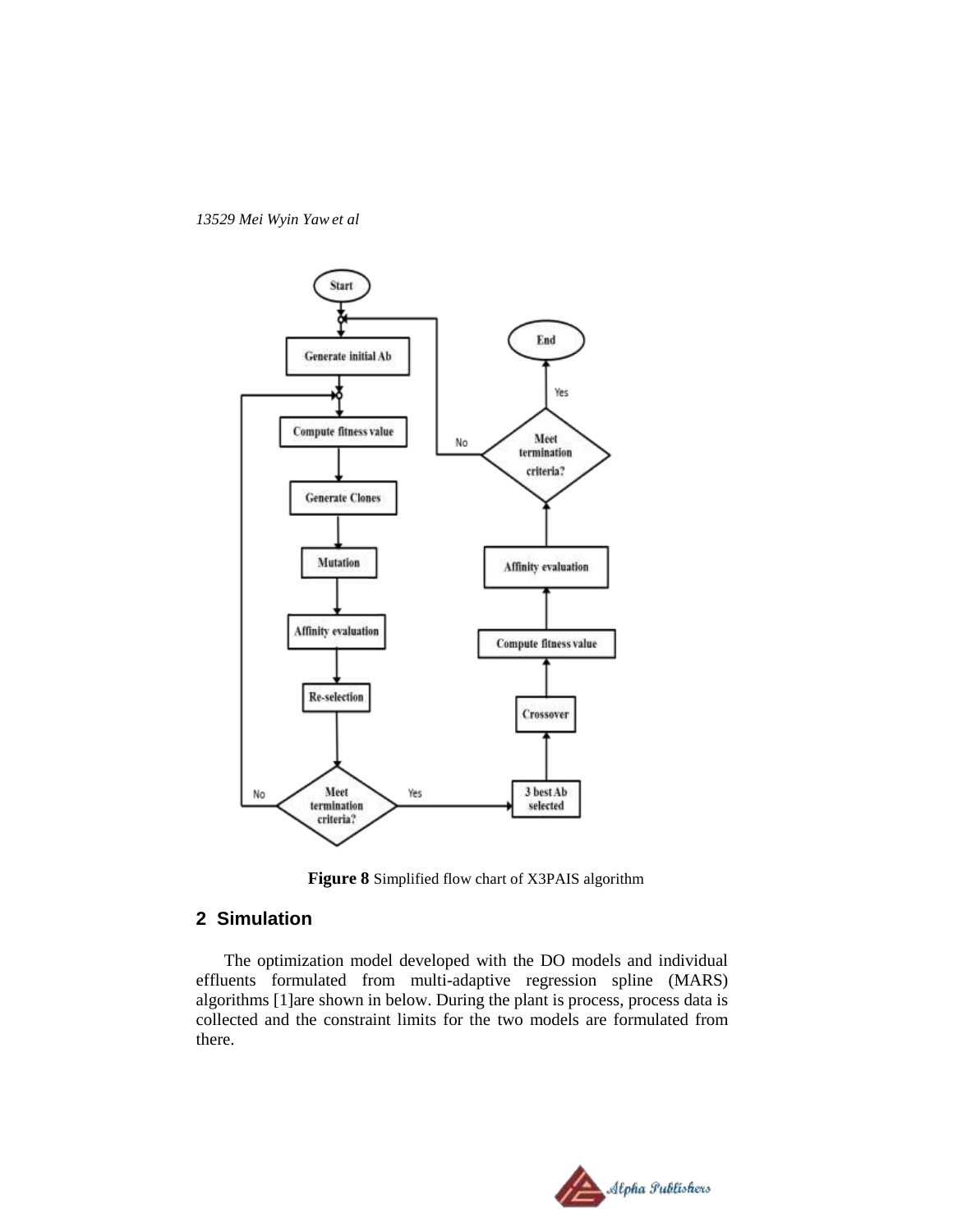#### **Model 1**

$$
Z_1 = \min[(w_1 * y_1) + (w_2 * y_2) + (w_3 * y_3) + (w_4 * y_4) + (w_5 * y_5)]
$$
\n(Eq.1)

| Where                                  |        |
|----------------------------------------|--------|
| $0 \le y_1 \le 6.5$                    | (Eq.2) |
| $0 \le y_2 \le 25$                     | (Eq.3) |
| $0 \le y_3 \le 30$                     | (Eq.4) |
| $0.2 \le y_4 \le 1$                    | (Eq.5) |
|                                        |        |
| $0.2 \le y_5 \le 1$                    | (Eq.6) |
| $0 \leq w_1 w_2, w_3, w_4, w_5 \leq 1$ | (Eq.7) |

#### **Model 2**

| $Z_2 = min[(w_1 * y_1) + (w_2 * y_2) + (w_3 * y_3) + (w_4 * y_4) + (w_5 * y_5)]$ |  |        |
|----------------------------------------------------------------------------------|--|--------|
|                                                                                  |  | (Eq.8) |

| (Eq.9)  |
|---------|
| (Eq.10) |
| (Eq.11) |
| (Eq.12) |
| (Eq.13) |
| (Eq.14) |
| (Eq.15) |
| (Eq.16) |
|         |

y1- y<sup>5</sup> are the objective functions corresponding to DO, effluent of CBOD, TSS, TSP and TDP respectively. The  $w_1-w_5$  are the weights for each individual objective. The constraints in eq. 2-6 are the elemental objectives limits. After normalization process for the data points as mention in [1]for each objective in is done, each corresponding constraints and objective function would be change into eq. 9-13. In model 1, all weights are assigned to be the same while in model 2; weights are reallocated to each effluent are modified after normalization.

### **3 Results and Discussions**

In the direction of minimize the effluents of aeration process, AIS algorithm and proposed algorithm (TRANSAIS and X3PAIS) will applied into two optimization models which explain in previous section. Matlab programming language is used in simulation in this paper. The two models are testing under the similar condition such as generation number, size of

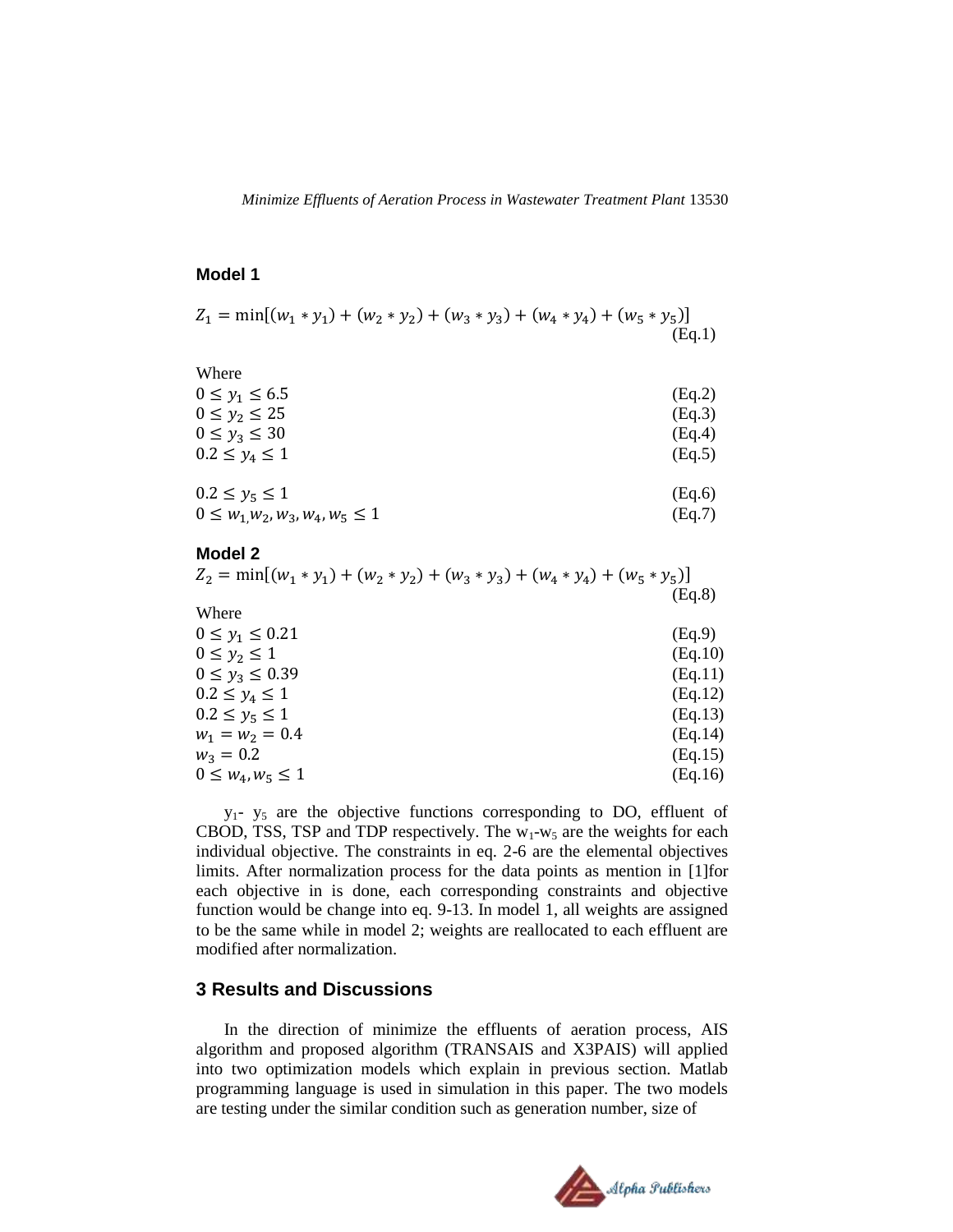population, rate of cloning process, rate of mutation process, crossover rate and stopping condition for all algorithms.

Fig. 9 and Fig. 10 shown the results of 100 simulations for the two models with optimize by using AIS, TRANSAIS and X3PAIS algorithm. As shown in the results, the minimum value for each model is nearer to value 0 by using X3PAIS algorithm compare with other algorithm.

Minimize of Z value, mean and standard deviations that obtain in 2 models were shown in Table 2. By using X3PAIS algorithm in this paper, it shows that X3PAIS obtained a better result (but not superior) compare to

others algorithm. Fig. 11 and Fig. 12 summarize the minimum, mean and standard deviation of Z value for the 2 models.

As shown in the results, X3PAIS algorithm managed to obtain the minimized of effluents produce during aeration process by under the constraint limits. The efficiently and safety of nutrient removal can be under control after optimization of the sewage effluents. Water quality after this aeration process is guarantee since the five indicators concentration was optimized.

The results get from this research is the average optimizes results for the water quality indicators which are DO, effluent of CBOD, TSS, TSP and TDP. The results obtained in this paper will be used in the next research to optimize the energy consumption in WWTP system. It affects the water quality and vice-versa for optimized the water quality scenario.



 **Figure 9.** 100 Experiments data collected for model 1

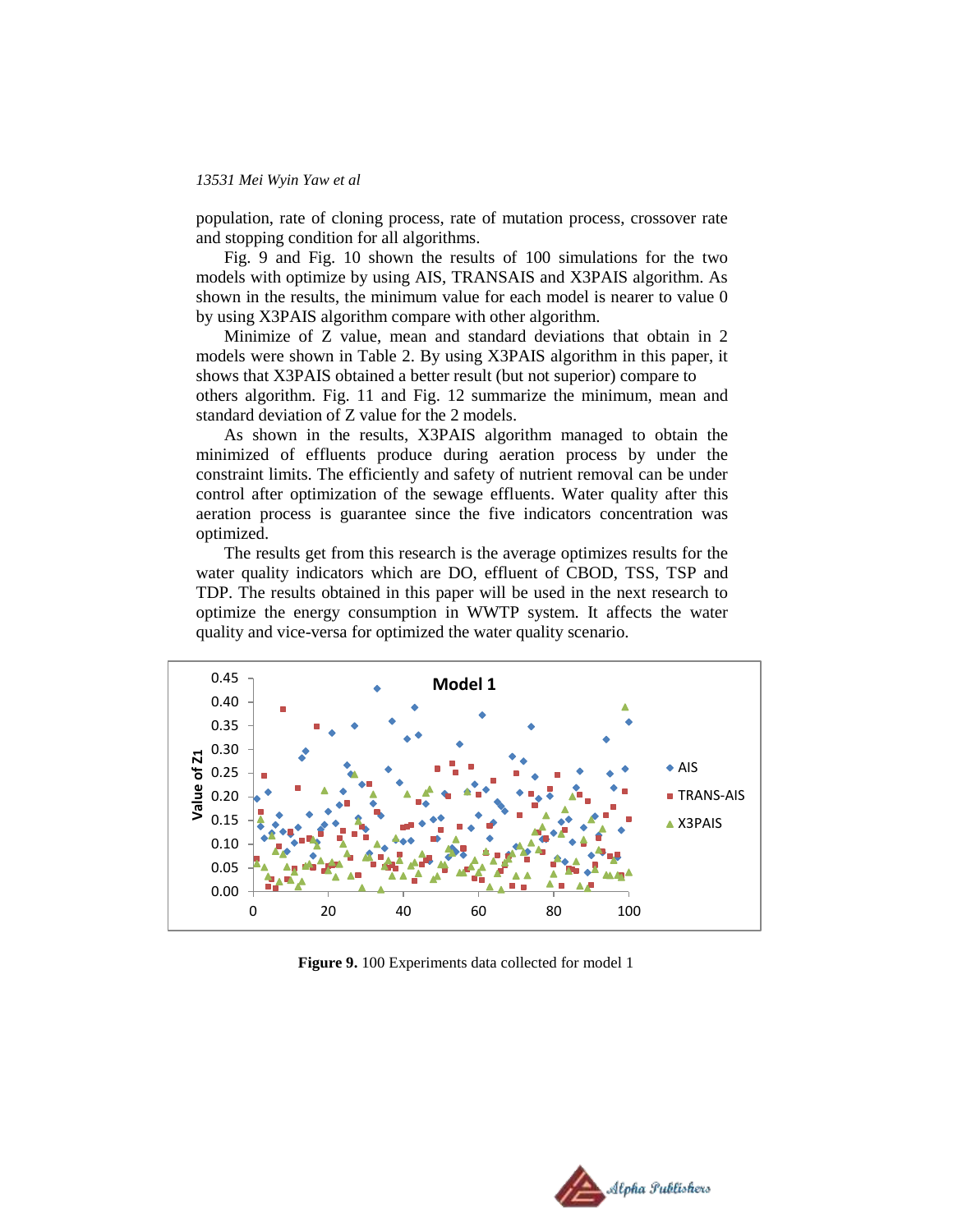



**Figure 10**. 100 Experiments data collected for model 2

|  | Table 2 Comparisons Results for AIS, TRANSAIS and X3PAIS for Each Model |
|--|-------------------------------------------------------------------------|
|--|-------------------------------------------------------------------------|

| Minimum |          |                                                                                                                                                | Mean |                 |        | <b>Standard Deviation</b> |                 |        |
|---------|----------|------------------------------------------------------------------------------------------------------------------------------------------------|------|-----------------|--------|---------------------------|-----------------|--------|
| Aß      | TRANSAIS | X3PAIS                                                                                                                                         | AIS  | <b>TRANSAIS</b> | X3PAIS | AIS                       | <b>TRANSAIS</b> | X3PAIS |
|         |          | Model 1 4.023619E-02 6.937100E-03 4.189711E-03 1.778157E-01 1.138973E-01 7.992620E-02 8.722443E-02 7.908630E-02 6.275595E-02                   |      |                 |        |                           |                 |        |
|         |          | Model 2   1.315971E-02   2.409314E-03   3.211680E-03   4.566688E-02   2.855950E-02   2.405296E-02   1.762106E-02   1.564926E-02   1.311263E-02 |      |                 |        |                           |                 |        |



**Figure 11.** Comparisons Minimum, Mean and Standard Deviation Z<sub>1</sub> value of Model by using AIS, TRANSAIS and X3PAIS

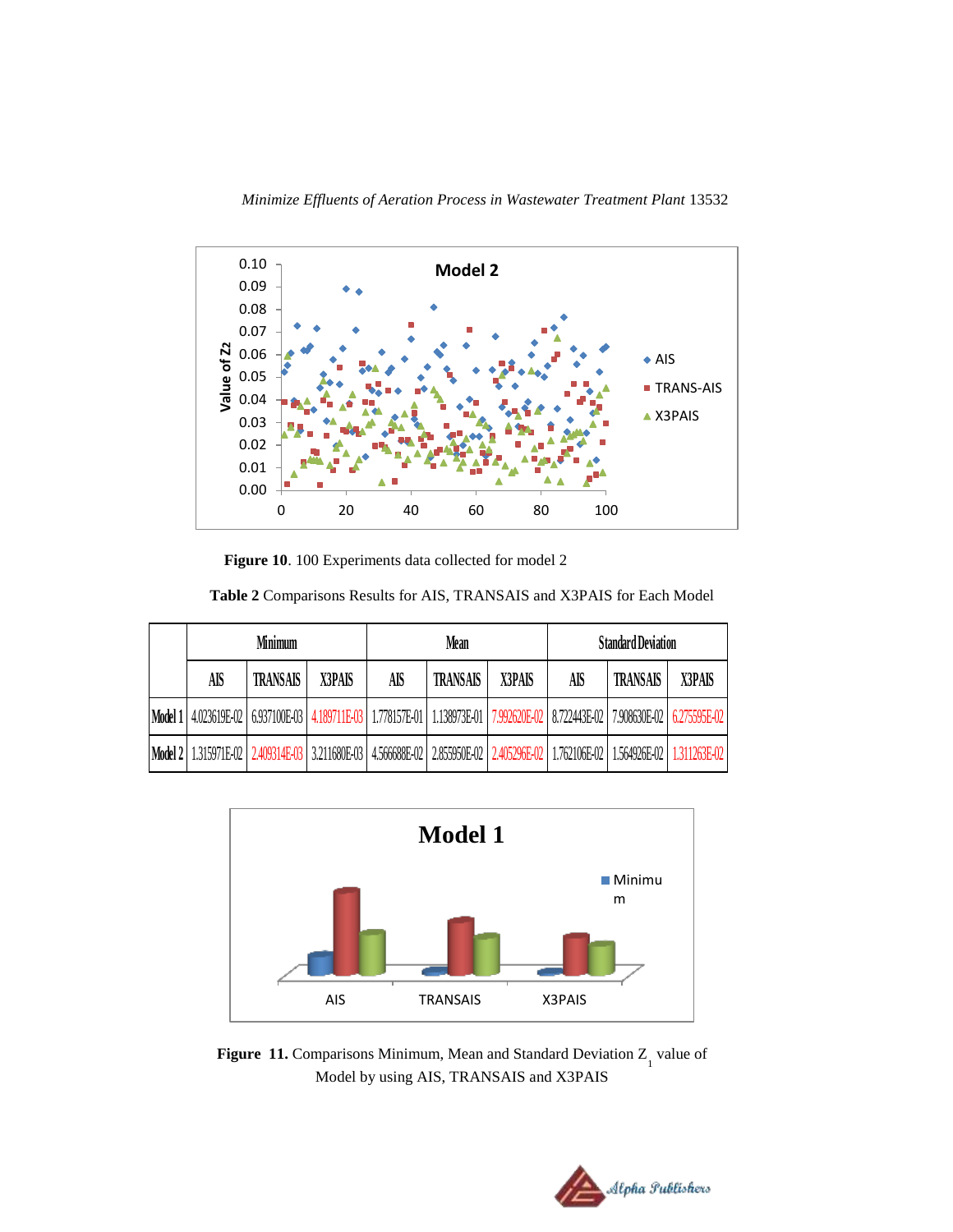

**Figure 12.** Comparisons Minimum, Mean and Standard Deviation  $Z_2$  value of Model 2 by using AIS, TRANSAIS and X3PAIS

# **4 Conclusion**

In this paper, two effluents models of WWTP is tested to minimize of the effluents produced by applied the proposed AI algorithm which is TRANSAIS and X3PAIS. The results are comparing with the standard AIS algorithm. Its show that proposed algorithm is better than the standard AIS algorithm approaching optimum value. The performance of TRANSAIS and X3PAIS algorithm is better but not superior comparing by each other. These performances can be improved by reconsider the parameters and selection criteria to enhance TRANSAIS and X3PAIS. The optimum value obtained from this paper can be used for further energy consumption calculation in WWTP model.

#### **Acknowledgement**

This research work in Universiti Tenaga Nasional (Uniten) and Institute of Sustainable Energy (ISE) is supported and funded by Innovation and Research Management Centre.

#### **References**

[1] Ali Asadi, Anoop Verma, Kai Yang, Ben Mejabi, "Wastewater treatment aeration process optimization: A data mining approach", Journal of Environmental Management, Vol. 203, pp. 630-639, 2016.

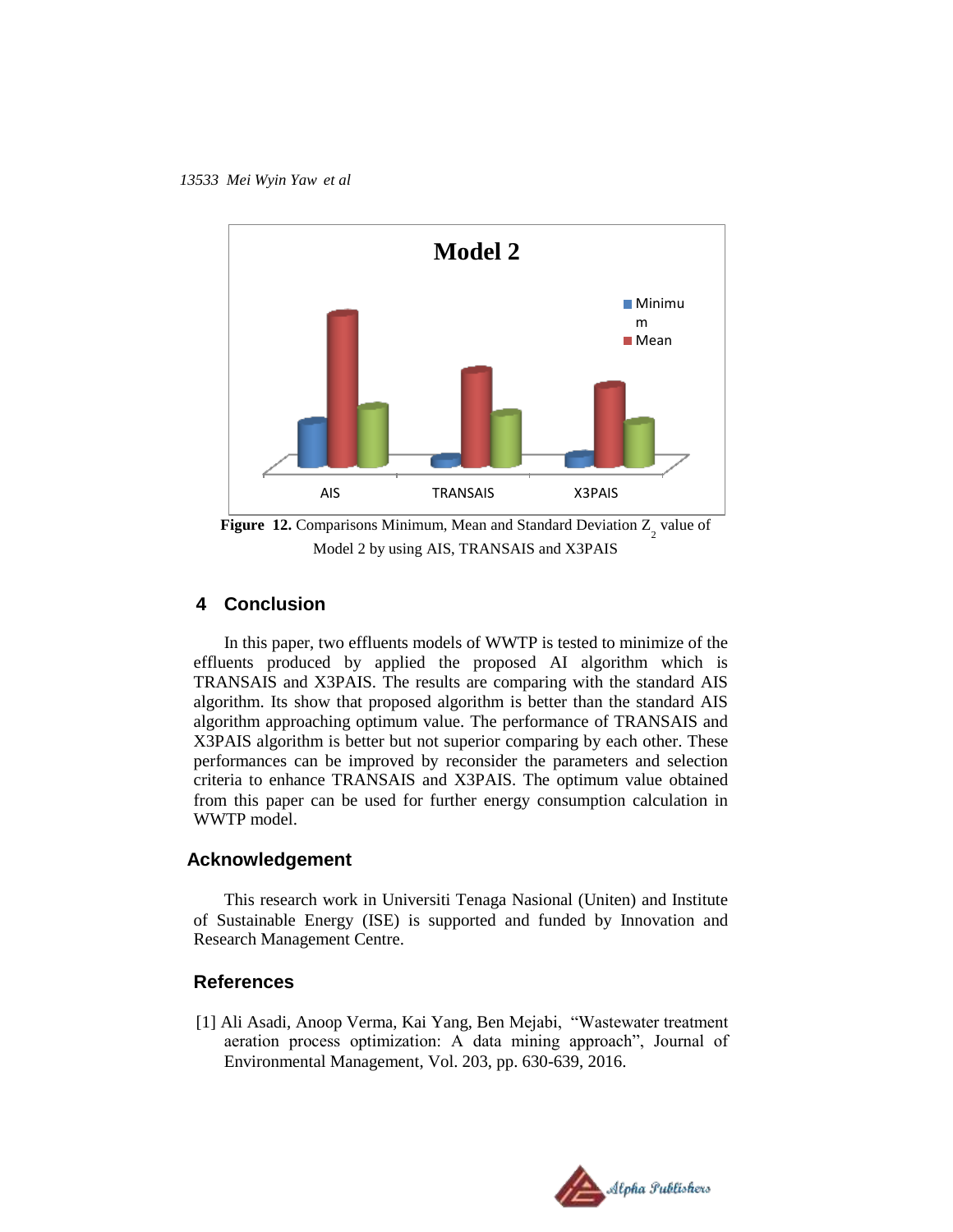- [2] De Castro L. N., Von Von Zuben F. J., "Artificial Immune System: a novel paradigm to pattern in artificial neural networks in pattern recognition", International Conference on Soft Computing Models in Industrial and Environmental Applications, SOCO, pp. 67-84, 2002.
- [3] De Castro L. N., Von Zuben F. J., "Learning and Optimization using clonal selection principle. IEEE Transactions on Evolutionary Computation, Vol. 6, no.3, pp. 239-251, 2002.
- [4] Hussain, A., Manikanthan, S. V., Padmapriya, T., Nagalingam, M., "Genetic algorithm based adaptive offloading for improving IoT device communication efficiency", Wireless Networks, Vol.26,no.4, pp. 2329- 2338,2020.
- [5] H.Inbarani J.Savithri, "Comparative Analysis Of K-Means, Pso-K-Means, And Hybrid Psogenetic K-Means For Gene Expression DataAuthors", International Journal Of Innovations In Scientific And Engineering Research (IJISER),Vol.1,no.1,pp.43-50,2014.
- [6]A. Korejo, S. X. Yang, "A comparative study of adaptive mutation operators for genetic algorithms", Proceedings of 8th Metaheuristics International Conference, Hamburg, Germany, pp. 1-10, 2009.
- [7] J. H. Holland, "An introductory Analysis with Application to Biology, Control and Artificial Intelligence", Adaption in Natural and Artificial Systems, United States of America: MIT Press. pp. 211.1992.
- [8] Sue Ellen Haupt, "Introduction to Genetic Algorithms", Artificial Intelligence Methods in the Environmental Sciences, pp.103-125,2009.
- [9] T. B. Kepler, A. S. Perelson, "Somatic hypermutation in B cells: An optimal control treatment", Journal of Theoretical Biology, Vol. 164, no.1,pp. 37-64,1993.
- [10] Xiupeng Wei, Kusiak Andrew, "Short-term prediction of influent flow in wastewater treatment plant", Stochastic Environmental Research and Risk Assessment, vol. 29, pp. 241-249,2015.
- [11] Nadia Matter Almhana, Seroor Atallah Khaleefa Ali, Shahad Z. AlNajjar, Zainab T. Al-Sharify "Assessment of Cobalt Ions Removal in Synthetic Waste water using Broad Bean Peels", Journal of Green Engineering,Vol.10,no.11,pp.10157 - 10173,2020.

# **Biographies**



**Mei Wyin Yaw,**College of Electronics & Communication Engineering, Universiti Tenaga Nasional (UNITEN), Jalan Ikram-Uniten, Kajang, Selangor Darul Ehsan, Malaysia**.**